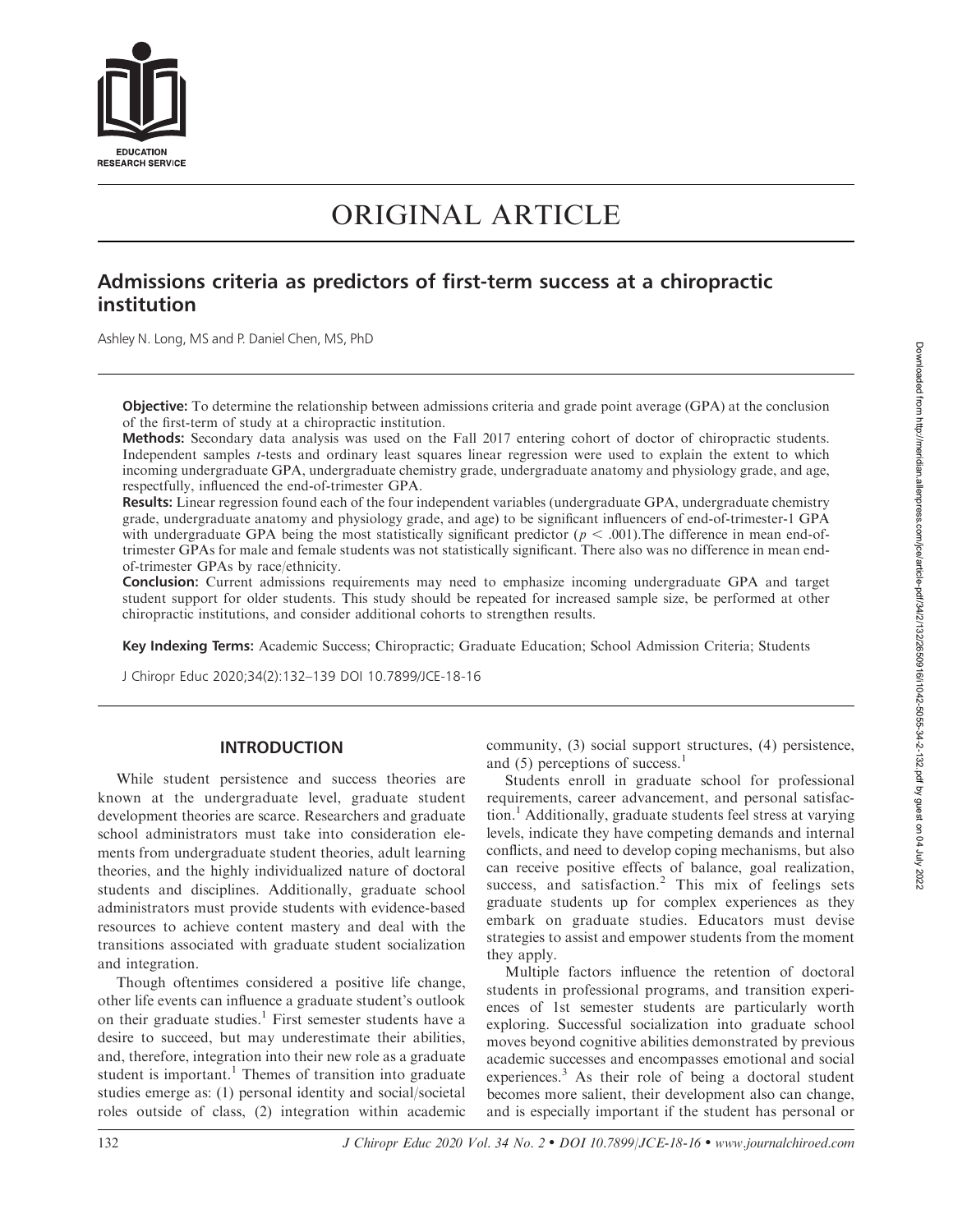professional obligations outside of their studies. This process of education at the graduate level is viewed as "dynamic and nonlinear."<sup>3</sup>

The first gauge of academic success provided to institutions comes in the form of undergraduate performance data, application information, and student demographics. Based on the literature, there are varied results for prerequisite performance as a predictor of academic success in chiropractic institutions and other allied health professional schools.4 Additionally, education environments can contribute significantly to 1st-year health sciences undergraduate student success.<sup>5</sup> Delaying the first unsatisfactory grade also could be an important consideration for success in allied health programs.<sup>6</sup> Understanding the implications of complex preadmission factors tailor recommendations for chiropractic institutions is key.

The available research on how to retain doctoral students in professional programs is scarce, and research on chiropractic students is even more limited. Guidelines for the best practices in admissions and student support rely on a culmination of recommendations to provide some direction. Additional research is needed to further guide doctoral students, faculty, and program administrators. This research study will add to the growing body of research that is needed.

The doctor of chiropractic (DC) credential in the United States is earned at a professional school that requires prerequisite courses in an undergraduate setting before admission. Conflicting findings among key admissions variables and correlations to outcome measures become evident in the review of current literature. Past chiropractic research has addressed the correlations between undergraduate grade point average (GPA), course performance, and licensing exams, but there remains a need to revisit the research and provide a 21st century perspective.<sup>7,8</sup> This emphasizes the need for chiropractic education to further its own research in lieu of relying on research regarding other health professional school settings and update previous research findings. While other studies have considered later indicators of academic success in chiropractic education, first-term academic advising is critical to DC students considering alternative paths for their future career goals. The results of this research will inform admissions practices and may provide variables to consider when planning academic support for individuals at our institution.

We determined the relationship between DC admissions criteria and the end-of-trimester-1 GPA at a chiropractic institution.The following research questions guided the study:

- 1. To what extent does age, incoming prerequisite GPA, undergraduate chemistry grade, and undergraduate anatomy and physiology grade influence the end-oftrimester GPA for first-time trimester-1 chiropractic students?
- 2. Is there a statistically significant difference in mean endof-trimester-1 GPA among the students of different races/ethnicities?
- 3. Is there a statistically significant difference in mean endof-trimester-1 GPA between male and female students?

The importance of this study is grounded in the ethics of graduate student success. The financial cost of education, even at the graduate school level, is rising. Chiropractic educators are morally obligated to ensure students are receiving the best return on their investment.

#### **METHODS**

### Study Site

The study site is a fully accredited private university, located in a southwestern state of the United States, specializing in health disciplines, with its flagship DC program as its most popular program.9 For admission into the chiropractic program, prospective students must have successfully completed at least 90 credit hours of undergraduate coursework with a GPA of 3.0 or higher. Of the 90 credit hours completed, at least 24 must be in life and physical sciences with at least half containing a substantive laboratory component. General Chemistry also must be one of the 90 hours. The other courses making up the 24 hours of physical sciences are recommended to be anatomy and physiology, and some combination of biomechanics, kinesiology, organic chemistry, physics, zoology, biology, physiology, microbiology, or similar courses.

The chiropractic education program consists of 10 consecutive trimesters.<sup>10</sup> The first seven trimesters are in didactic courses with laboratory sections, while the final three trimesters serve as a supervised clinical experience. Of the seven didactic trimesters, the first three trimesters are typically considered the basic sciences foundational courses, with the very first trimester consisting of major gateway courses into the chiropractic curriculum.

#### Sample

This study was deemed exempt by the Parker University institutional review board. For this study, admission and academic records were reviewed for the Fall 2017 entering cohort of DC students at the study site  $(n = 143)$ . To determine the minimum sample size needed for this study, we conducted a power analysis.<sup>11</sup> By using the mean difference of 0.5 with a standard deviation of 0.5,  $\alpha$  level was set at 0.05 and power at 80%, the calculation indicated a sample size of 32 would be sufficient. Inclusion criterion was first-time enrolled students in all seven first trimester DC courses. Exclusion criteria were students retaking one or more trimester-1 course, students who had previously withdrawn from courses, and students readmitted after academic dismissal. A roster of students was pulled for the course titled Introduction to Clinical Reasoning, as the course has a high pass rate and few students re-sit the course. From the roster of 143, 18 students were excluded from the study based on the exclusion criteria. The final sample size was 125 students. Descriptive statistics are located in Table 1.

#### Variables

The following information was collected from each student: undergraduate anatomy and physiology grade, race/ethnicity, sex, undergraduate chemistry grade, and cumulative GPA at the conclusion of their first trimester.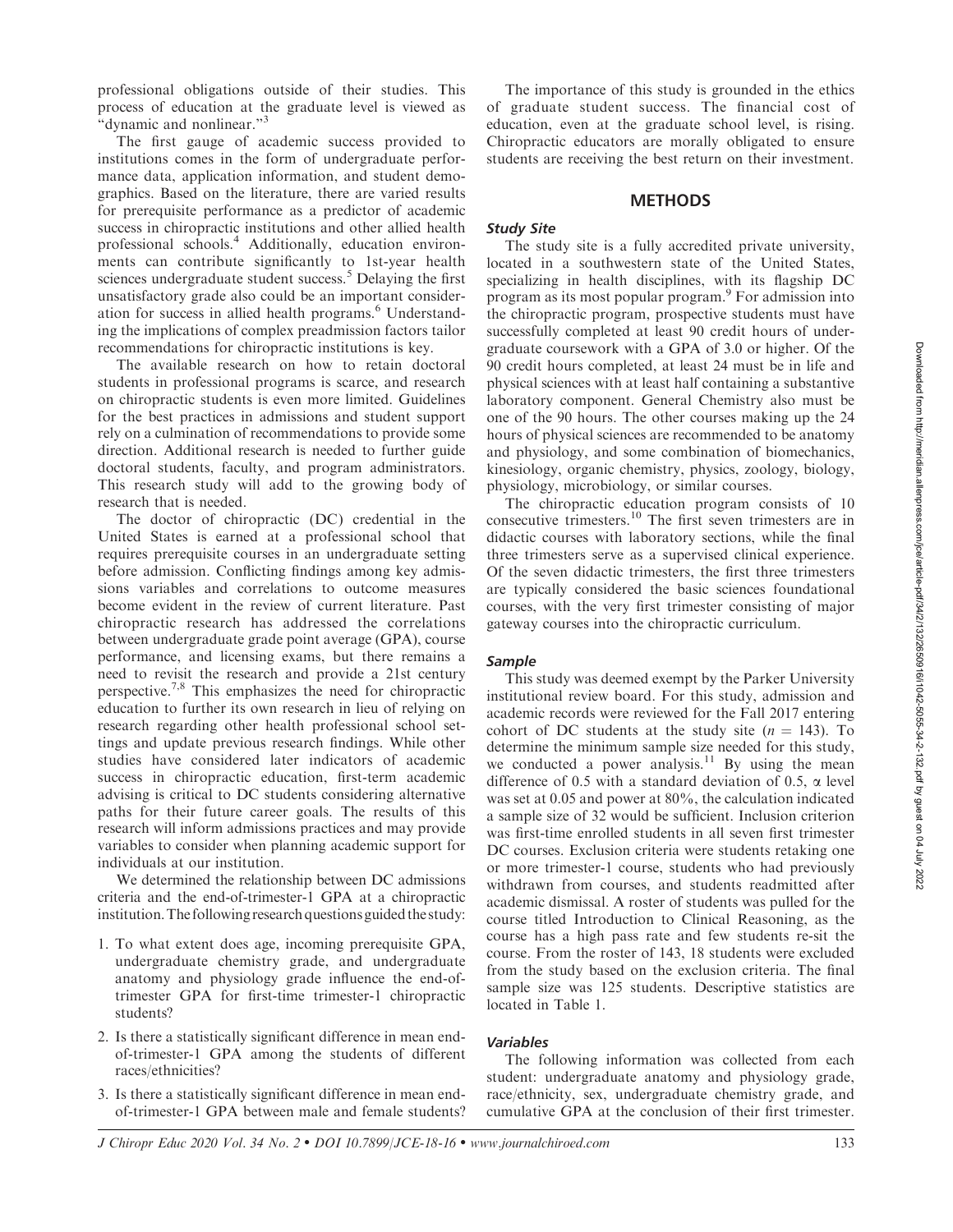| <b>Table 1 - Descriptive Statistics</b> |  |
|-----------------------------------------|--|
| <b>Mariahla</b>                         |  |

| <b>Variable</b>                        | N   | <b>Minimum</b> | <b>Maximum</b> | М      | SD      |  |
|----------------------------------------|-----|----------------|----------------|--------|---------|--|
| Age                                    | 125 | 21             | 36             | 25.08  | 2.819   |  |
| Incoming GPA                           | 125 | 2.20           | 4.00           | 3.4778 | .30309  |  |
| Undergraduate chemistry grade          | 125 | 1.65           | 4.00           | 2.9995 | .64900  |  |
| Undergraduate anatomy/physiology grade | 109 | 2.00           | 4.00           | 3.1099 | .67444  |  |
| End-of-trimester GPA                   | 125 | 1.11           | 4.00           | 3.1167 | .56905  |  |
| Sex                                    |     |                |                |        |         |  |
| Male                                   | 74  | 1.11           | 4.00           | 3.0601 | .63228  |  |
| Female                                 | 51  | 1.91           | 4.00           | 3.1989 | .45581  |  |
| Race/ethnicity                         |     |                |                |        |         |  |
| Unknown                                |     | 3.30           | 3.30           | 3.3000 |         |  |
| Hispanic                               | 29  | 1.55           | 4.00           | 3.0717 | .57115  |  |
| Asian                                  | 5   | 2.02           | 3.31           | 2.7420 | .49378  |  |
| Black/African American                 | 5   | 1.11           | 4.00           | 3.0378 | 1.29661 |  |
| White                                  | 82  | 1.64           | 4.00           | 3.1775 | .50651  |  |
| 2 or More                              | 3   | 2.28           | 3.20           | 2.5860 | .53174  |  |

M, Mean; SD, standard deviation.

Course grades were converted from letters to numeric GPA scores by weighting the grade and hours on the standard 4-point scale. Dummy coding was used to create new variables for sex and race/ethnicity. Based on the literature and available data from the study site, the independent variables considered were numerical undergraduate anatomy and physiology grade, numerical undergraduate chemistry grade, undergraduate prerequisite GPA, and numerical age of the student upon matriculation.

The literature review demonstrated National Board of Chiropractic Examiners (NBCE) scores as an indicator of student success in chiropractic education. In this study, NBCE scores were not obtained because it is administered following completion of coursework that this cohort has not yet completed. Chiropractic College Aptitude Test (CCAT) data, while previously found to be an important indicator of student potential, $12$  were not obtained, as the study site does not use this measure as an admissions requirement. The dependent variable for this study was the cumulative GPA after completing the first trimester of coursework in the DC program.

# Data Collection and Analysis

The de-identified data were collected through registrar reports, student information system queries, and transcript evaluations. The data were combined in Microsoft Excel version 14.7.7 (Microsoft Corp., Redmond, WA) and then uploaded to IBM SPSS Statistics version 21.0 (SPSS, Inc., Chicago, IL). Descriptive statistics are shown in Table 1.

Ordinary Least Squares (OLS) analysis was used to examine the relationship between trimester-1 GPA and the independent variables (age, incoming prerequisite GPA, undergraduate chemistry grade, and undergraduate anatomy and physiology grade). A Levene's test for 1-way Analysis of Variance (ANOVA) indicated the assumption of homogeneity was violated. Therefore, we conducted a Kruskal-Wallis H test instead of 1-way ANOVA. The Kruskal-Wallis H test is a nonparametric alternative to 1 way ANOVA, and the Kruskal-Wallis H test does not

assume a normal distribution of the residuals or homogeneity of variance.<sup>13</sup> Independent samples  $t$ -test was used to compare trimester-1 GPA means based on sex.

# RESULTS

Results from the OLS, Kruskal-Wallis H test, and independent samples t-test are presented in Tables 2 to 5. The regression equation for the independent variables and end-of-trimester-1 GPA was statistically significant  $(F[4,104] = 8.20, p < .001)$  with  $R^2 = .24$ . This means that 24% of the variance in end-of-trimester-1 GPA can be explained by the combination of independent variables (age, incoming prerequisite GPA, undergraduate chemistry grade, and undergraduate anatomy and physiology grade). Most significantly, incoming prerequisite GPA is a heavy influencer, with age also statistically significant ( $p < .001$ ). Undergraduate chemistry grade and undergraduate anatomy and physiology grade do not have a statistically significant relationship with end-of-trimester-1 GPA.

The Kruskal-Wallis test did not yield a statistically significant result for differences in GPA across race/ ethnicity  $(\chi^2[4] = 3.94, p = .42)$ . The differences in trimester-1 GPA for male ( $M = 3.06$ , SD = .632) and female  $(M = 3.2, SD = .45)$  students also was not statistically significant (t[123] =  $-1.426$ , p = .16) with unequal variances assumed. In summary, for demographic

Table 2 - Significance of the OLS Model

|                                 | <b>SOS</b>                | df                           | Mean Square   | p               |
|---------------------------------|---------------------------|------------------------------|---------------|-----------------|
| Regression<br>Residual<br>Total | 7.637<br>24.204<br>31.841 | $\overline{4}$<br>104<br>108 | 1.909<br>.233 | $8.204$ .000*** |
|                                 |                           |                              |               |                 |

 $N = 109$ ; SOS, sum of squares; df, degrees of freedom.

 $* p < .05$ .

\*\*  $p < .01$ . \*\*\*  $p < .001$ .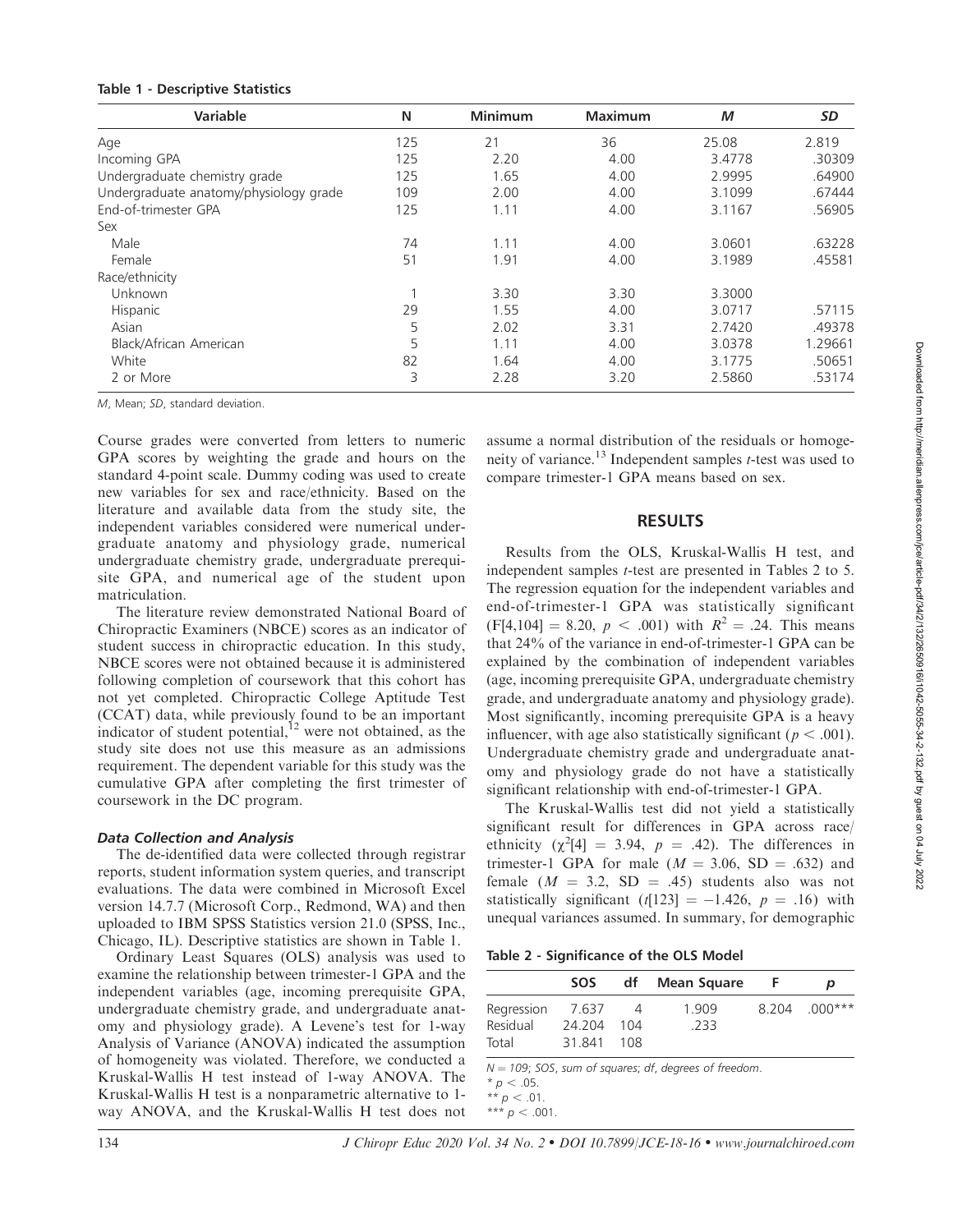|               | <b>Unstandardized Coefficients</b> |            | <b>Standardized Coefficients</b> |          |           |
|---------------|------------------------------------|------------|----------------------------------|----------|-----------|
|               | b                                  | Std. Error | В                                |          | р         |
| (Constant)    | 1.494                              | .665       |                                  | 2.246    | $.027*$   |
| <b>UGCHEM</b> | .048                               | .076       | .057                             | .631     | .530      |
| <b>UGAP</b>   | .077                               | .080       | .095                             | .961     | .339      |
| <b>INCGPA</b> | .662                               | .186       | .367                             | 3.565    | $.001***$ |
| AGE           | $-.041$                            | .016       | $-.223$                          | $-2.602$ | $011*$    |

 $N = 109.$ 

\*\*\*  $p < .001$ .

data, there was no statistically significant difference in means based on sex or race/ethnicity.

# **DISCUSSION**

A literature review concerning academic success and retention predicted by admissions variables was conducted for chiropractic education and across other professional school disciplines. There is a difference in perceived value of prerequisites and actual need for prerequisites in dental education. In one study of 90 students, the number of undergraduate science credits earned upon matriculation did not influence the scores on the Dental Admission Test, basic science grades, nor on the dental national board exam scores.<sup>14</sup> However, based on student perceptions, additional prerequisite science courses should be considered when revising admissions standards. Participants pointed to undergraduate basic sciences as potential admissions considerations.

At another dental school, undergraduate science GPA was correlated with dental school GPA and scores on the national board exams.15 Undergraduate GPA did not show any significance to either GPA or national board exams. This opens up discussions about the difference between undergraduate GPA and undergraduate science GPA.

One study concluded undergraduate coursework in science, score on the ACT, completion of undergraduate degree, undergraduate chemistry grade (undergraduate organic chemistry, specifically), year of study, and transfer student status statistically significantly predicted academic success, as measured by pharmacy 1st-year cumulative GPA.<sup>16</sup> Another study also found that students with a four-year degree before matriculation into a pharmacy program had significantly higher 1st-year GPAs than students without four-year degrees.<sup>6</sup> These findings contributed to the selection of variables for this research study and influenced the creation of research questions.

Table 4 - Kruskal-Wallis H Test Results for Race/Ethnicity

|                  | T1GPA |
|------------------|-------|
| Kruskal-Wallis H | 3.937 |
| df               |       |
| Asymp. Sig.      | 415   |

In another pharmacy school study, undergraduate GPA was not an indicator of student success, whereas undergraduate science GPA was an indicator of student success.<sup>15</sup> It also is important to note that completing an undergraduate degree before matriculation predicted a higher 1st-year cumulative GPA, but not completing an undergraduate degree was not a contributor to academic probation. Again, student success in healthcare education settings is as complex, if not more so, than the complexities of graduate student success.

In a pharmacy school, institutional type in which organic chemistry was taken did not have a statistically significant relationship with North American Pharmacist Licensure Examination (NAPLEX) scores.<sup>17</sup> However, Pharmacy College Admission Test (PCAT) score, prerequisite GPA, and critical thinking score positively correlated with NAPLEX scores, with PCAT scores revealing the most significant relationship. Additionally, they found completing an undergraduate degree before entry in a pharmacy school does not influence NAPLEX scores but could provide a prerequisite knowledge base for students entering the school.

Additionally, NAPLEX scores were not statistically significantly predicted by a student's possession of a previous degree in one study.<sup>18</sup> Math-science GPA, prepharmacy GPA, transfer status, and no grades of D or F were positively correlated with NAPLEX score, while prepharmacy GPA had the strongest correlation. There were significant differences between scores of on-time and delayed graduation students. A student who had at least one D or F had a significantly lower probability of passing the NAPLEX. The probability of passing the NAPLEX was significantly higher for students with higher cumulative pharmacy GPAs. Pre-pharmacy GPA, math-science GPA, and number of Ds or Fs should be admissions considerations in pharmacy schools.<sup>18</sup>

In pharmacy education, regardless of admission pathway, PCAT scores and GPAs should be considered as indicators of future student success.<sup>19</sup> As is typical in chiropractic education, basic science coursework in pharmacy schools tend to make students struggle the most. One pharmacy school found a statistically significant positive relationship between pharmacy technician experience and academic performance.20 The type of institution at which pharmacy program prerequisites were completed was not a significant predictor of academic success.

J Chiropr Educ 2020 Vol. 34 No. 2 - DOI 10.7899/JCE-18-16 - www.journalchiroed.com 135

 $* p < .05.$ \*\*  $p < .01$ .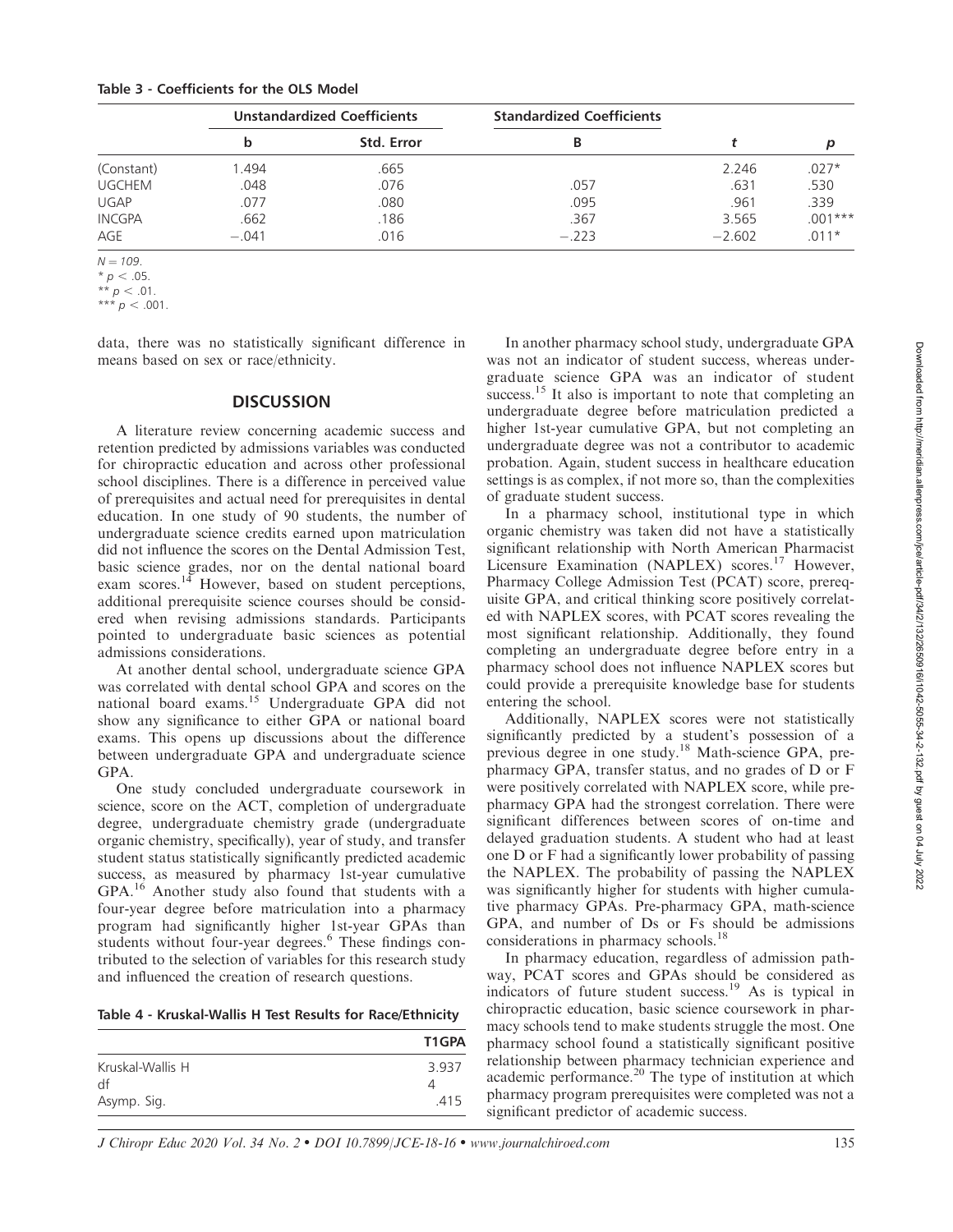|          |                  |                  |     |        | 95% Confidence Interval |             |                    |
|----------|------------------|------------------|-----|--------|-------------------------|-------------|--------------------|
| N        | M T1GPA          | SD               | df  |        | $\boldsymbol{p}$        | Lower Bound | <b>Upper Bound</b> |
| 74<br>51 | 3.0601<br>3.1989 | .63228<br>.45581 | 123 | 01.426 | 156                     | $-33151$    | .05387             |
|          |                  |                  |     |        |                         |             |                    |

 $* p < .05.$ 

NAPLEX scores were not correlated with sex, possession of undergraduate degree, nor having unsatisfactory grades in a pharmacy program.<sup>21</sup> NAPLEX scores were correlated with Pre-NAPLEX score, race/ethnicity, PCAT scores, undergraduate GPA, undergraduate science GPA, pharmacy GPA, and on-time graduation status. Pharmacy GPA was noted as the most significant predictor of NAPLEX scores.

While other medical and healthcare fields have provided research to affirm or rebut the relationship among admissions factors, such as undergraduate coursework and entrance exams, chiropractic education research is scarce on this topic. The nature of chiropractic education and the field itself warrants reasonable comparison to seemingly similar fields but needs further research specific to the chiropractic discipline. Appropriate DC admissions requirements and targeted academic support should then follow.

The CCAT is a tool that exists to gauge students' abilities in science and mathematics to inform academic decisions regarding chiropractic education.<sup>22</sup> The tool is not used widely in chiropractic admissions, but is a standard worth noting and one currently being explored for admissions implications. At 1 school, undergraduate GPA, postsecondary degree completion, and undergraduate GPA accounted for 48% of the variance in CCAT scores and were considered significant predictors of success in the basic science portion of chiropractic curriculum.<sup>23</sup> At another school, 44.3% of students predicted to perform unsatisfactory by the CCAT did, in fact, perform unsatisfactory in coursework.<sup>12</sup>

As previously mentioned, an undergraduate degree is not a requirement for admission to the DC program at the study site. However, discussion persists concerning the perceived benefits of possessing a degree before chiropractic program matriculation. At one institution, there was a difference between students who completed an undergraduate degree before matriculation and those who did not in terms of their cumulative GPA at the end of the first year of chiropractic coursework.24 However, researchers found no statistically significant relationship between undergraduate GPA and cumulative GPA at the end of the first year of chiropractic coursework. Contrary to the above study, in the United Kingdom, a chiropractic school found completing or not completing an undergraduate degree upon matriculation had no effect on chiropractic course grades. $25$  This is congruent with a medical school study that found presence of an undergraduate degree in physics

does not necessarily correlate with success in a graduate medical physics course.<sup>26</sup>

Another academic performance indicator to consider is national board exam scores. The National Board of Chiropractic Examiners administers the national board exam to evaluate chiropractic students' abilities in basic sciences, clinical sciences, clinical competencies, and practical experiences.<sup>27</sup> At one chiropractic institution, an anatomy score was calculated by combining histology and gross anatomy courses, and a chemistry score was calculated by combining biochemistry and nutrition.<sup>28</sup> Results revealed that if a student's mean anatomy score or mean chemistry score increased by 1%, the student could anticipate a 6-point increase in their NBCE exam average score. Overall, when given an NBCE pretest, chiropractic students who scored highest by category generally achieved higher scores on the NBCE exam.28

Chiropractic basic science curriculum is provided as the foundation for Part I of the NBCE exam. Three main predictors of NBCE success were high course grades, high GPA, and persistence through the chiropractic program.<sup>28</sup> While undergraduate GPA did not directly predict NBCE Part I scores, undergraduate GPA did predict basic science GPA; basic science GPA and NBCE practice exam scores then predicted NBCE Part I scores.<sup>29</sup> Basic science GPA and NBCE practice exam scores accounted for 72% of the differences in NBCE Part I scores.<sup>29</sup>

Course performance, another indicator of student success, should be considered as well. First-year grades have been found to influence degree attainment at a chiropractic school.<sup>30</sup> Additionally, undergraduate organic chemistry class performance is a statistically significant indicator of chiropractic biochemistry class performance.<sup>31</sup> Undergraduate GPA range also had a statistically significant relationship with chiropractic biochemistry course grades.<sup>4</sup> Given that organic chemistry is not a requirement for admissions at the study site, and given the importance of the biochemistry course in chiropractic education, these courses should be considered when assessing academic performance.

To summarize, age and incoming prerequisite GPA upon entering the DC program influence the trimester-1 GPA. This is consistent with current literature indicating these as adequate admissions criteria. Concerning the second and third emerging research questions addressing race/ethnicity and sex, despite notable differences in the descriptive statistics, there was no statistically significant difference in GPA for students of different races/ethnicities nor between male and female students. Therefore, this

<sup>\*\*</sup>  $p < .01$ .

<sup>\*\*\*</sup>  $p < .001$ .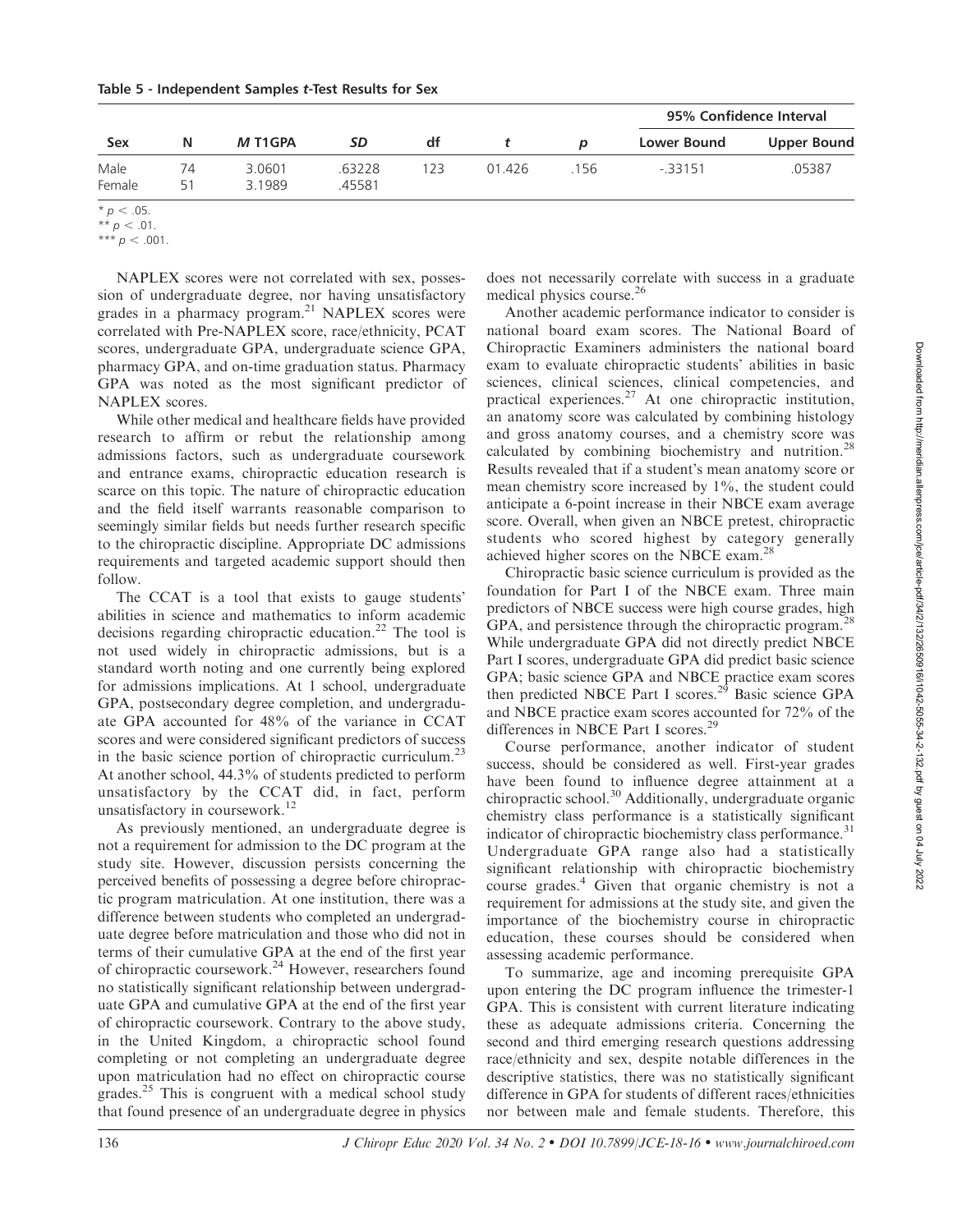research study points to retaining current admissions requirements for the chiropractic institution in this study. However, thresholds for GPA minimums should be considered, as admissions requirements should accurately reflect anticipated academic success.

This research study also considered age as a potential influencer of trimester-1 GPA. While other studies have considered previous academic attainment, age has not been considered. Our results indicated younger age as a predictor of first-term success, as measured by GPA, when other academic factors are held constant. Targeted student support for students entering with lower incoming GPAs, with lower undergraduate anatomy and physiology grades, with lower undergraduate chemistry grades, and older students should be considered for maximized retention from the first to second terms of chiropractic education.

#### Limitations

Limitations of this study should be considered. Secondary data analysis relies on the quality of data collected for a different purpose. As such, there is the potential for inherent inconsistencies, like missing data, as was the case for this study. Human error beyond data entry also should be mentioned, as multiple data sources had to be combined for statistical analysis. Transcript evaluation also was performed by interpretation of current undergraduate transcripts on file. The researchers are not expert transcript evaluators and with students matriculating from various undergraduate and graduate settings, transcript evaluation was subjective in nature. The small sample size of 125 also is a consideration for statistical power.

Another limitation of this study is the fact that it was conducted at a single institution. Because data were retrieved from the student data system, no sampling strategy was used. Also no randomized controlled trial was conducted. This limitation may have impacts on the interpretation of the t-test and Kruskal-Wallis test results. To address this limitation, we used OLS to account for other independent variables that may affect our results. Nevertheless, readers should be careful when generalizing our results to their own institutions.

#### Future Studies

Future studies should address the limitations of this research study. This study should be repeated for increased sample size, be performed at other chiropractic institutions, and consider additional cohorts to strengthen results. Other studies should consider a variety of different undergraduate conditions. For example, considerations of location, mode, and time passed since completing undergraduate coursework could yield additional information, especially since age was a predictor of trimester-1 GPA in this study. Additionally, numeric thresholds for the considered independent variables should be explored to inform admissions acceptance cutoffs.

Other measures of student success also could be explored, such as NBCE scores, CCAT scores, academic retention exam scores, and more. Factors beyond

admissions characteristics also should be explored, as chiropractic students in 1 study attending less than 80% of their scheduled classes were three times more likely to earn at least one unsatisfactory course grade.<sup>25</sup> The complexities of student success reach beyond admissions criteria.

A key limitation mentioned in the literature review section concerned the lack of theoretical foundation for quantitative studies in chiropractic education. While not unique to this study, limited presence of theory in the field complicates conclusions drawn from quantitative studies. Qualitative studies should be conducted to create theories, specifically theories for chiropractic student success.

When performing the literature review, qualitative admissions factors were presented in various graduate settings and should be considered for future studies.<sup>26</sup> More qualitative research is needed on the subject of admissions criteria and student success.<sup>4</sup> For example, while outside the scope of this study, critical thinking skills could be considered key predictors of student success.<sup>32</sup> Quantitative predictive models can exclude applicants who may fall below a threshold in 1 of many admission areas but have the motivation and ability to overcome the deficit.

### **CONCLUSION**

Admission criteria are the first indicator of student preparation and a major influencer of student success. This study contributed to the growing body of chiropractic education literature and affirmed previous studies in health care fields. Current admissions criteria for a DC professional program should weight incoming undergraduate GPA more than other admissions factors, while also considering the age of an applicant for targeted student support. Undergraduate preparation is a key consideration when determining first-term success of chiropractic students and should be monitored continuously to reduce attrition and set future chiropractors up for a successful education and career.

# FUNDING AND CONFLICTS OF INTEREST

No funding was received to support this research. The authors have no conflicts of interest to declare relevant to this work.

#### About the Authors

Ashley Long is the coordinator of learning resources in the Center for Teaching and Learning at Parker University (2540 Walnut Hill Lane, Dallas, TX 75229; along@parker.edu). P. Daniel Chen is an associate professor and program coordinator in the Department of Counseling and Higher Education, College of Education, University of North Texas (1155 Union Circle #310829 Denton, TX 76203-5017; Daniel. Chen@unt.edu). Address correspondence to Ashley Long,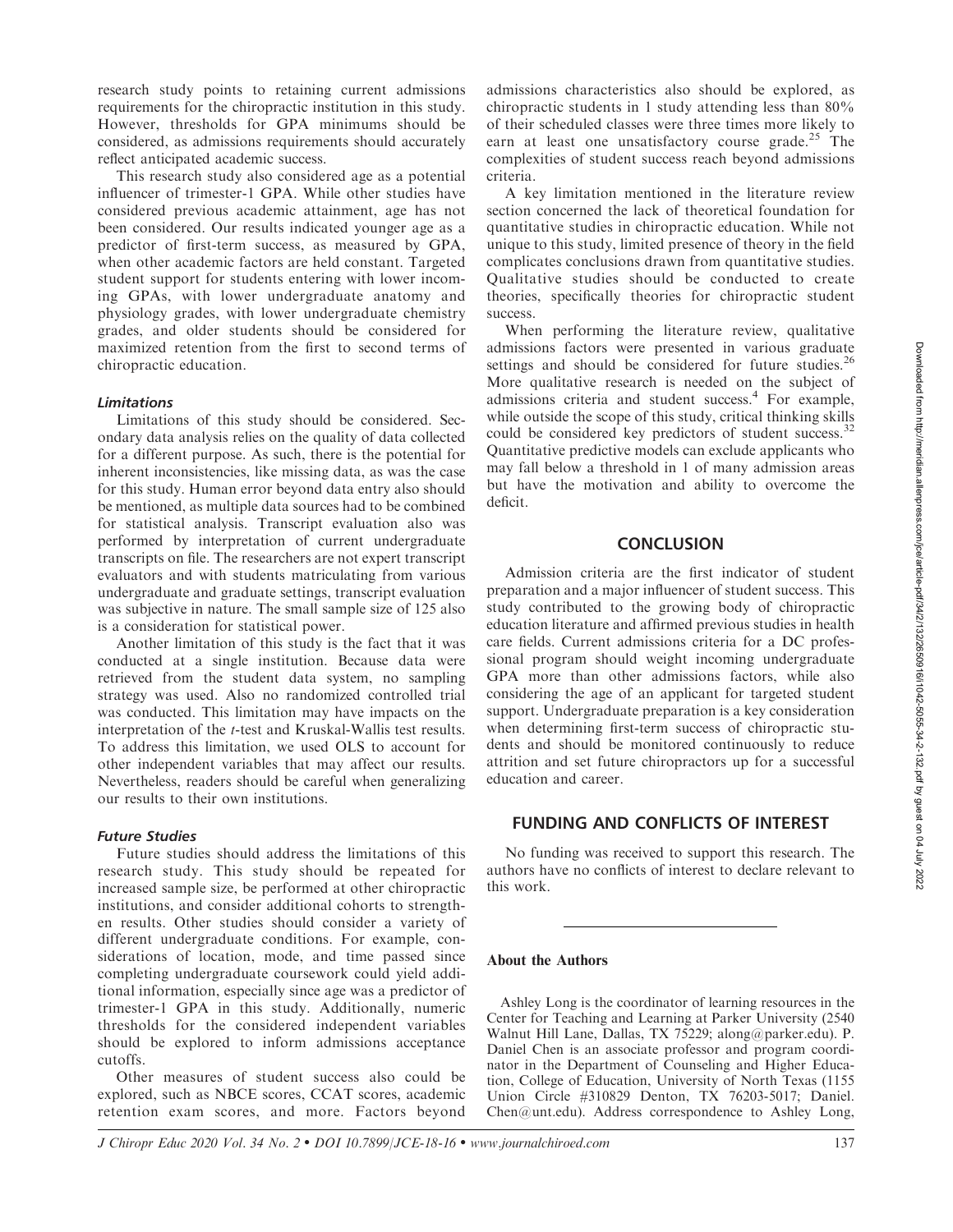Parker University, 2540 Walnut Hill Lane, Dallas, TX 75229; along@parker.edu. This article was received June 19, 2018, revised November 7, 2018, and accepted December 1, 2018.

# Author Contributions

Concept development: ANL, PDC. Design: ANL, PDC. Supervision: ANL, PDC. Data collection/processing: ANL. Analysis/interpretation: ANL, PDC. Literature search: ANL. Writing: ANL. Critical review: ANL, PDC.

- 2020 Association of Chiropractic Colleges

# **REFERENCES**

- 1. Austin J, Cameron T, Glass M, et al. First semester experiences of professionals transitioning to full-time doctoral study. College Stu Aff J. 2009;27(2):194–214.
- 2. Offstein EH, Larson MB, Mwale HM. Are we doing enough for today's graduate student? Intl J Educ Mngmt. 2004;18(7):396–407.
- 3. Gansemer-Topf AM, Ross LE. Johnson RM. Graduate and professional student development and student affairs. New Dir Stu Serv. 2006;19–30.
- 4. Shaw K, Rabatsky A, Dishman V, Meseke C. Predictors of performance of students in biochemistry in a doctor of chiropractic curriculum. J Chiropr Educ.. 2014;28(1):28–31.
- 5. Anderton RS. Identifying factors that contribute to academic success in first year allied health and science degrees at an Australian university. Aust J Educ. 2017; 6(2):184–199.
- 6. Chisholm MA. Students performance throughout the professional curriculum and the influence of achieving a prior degree. Am J Pharm Educ. 2001;65(4):350–354.
- 7. Zhang JQ, Newlin SS. The correlation of students' entry level GPA, academic performance and the national board examination in physiology. J Chiropr Educ. 1997;11:19–25.
- 8. Zhang JQ. The correlation of students' entry-level GPA, academic performance and the national board examination in all basic science subjects. J Chiropr Educ. 1999;13:91–99.
- 9. Parker University. Doctor of chiropractic admissions requirements [Internet]. Dallas (TX): Parker University; c2018 [cited 2018 Apr 18]. Available from: https:// www.parker.edu/doctor-of-chiropractic-admissionsrequirements/.
- 10. Parker University. Doctor of chiropractic curriculum [Internet]. Dallas (TX): Parker University; c2018 [cited 2018 Apr 18]. Available from: https://www.parker.edu/ doctor-of-chiropractic-curriculum/.
- 11. Rosner B. Fundamentals of Biostatistics, 7th ed. Boston, MA: Brooks/Cole; 2011.
- 12. Subba Reddy KV. Chiropractic college admission tests as predictors of academic performance at Palmer College. J Chiropr Educ. 1994;8:39–49.
- 13. Siegel S, Castellan Jr NJ. Nonparametric Statistics for the Behavioral Sciences, 2nd ed. Boston, MA: McGraw-Hill; 1988.
- 14. Humphrey SP, Mathews RE, Kaplan AL, Beeman CS. Undergraduate basic science preparation for dental school. J Dent Educ. 2002;66(11):1252–1259.
- 15. Sandow PL, Jones AC, Peek CW, Courts FJ, Watson RE. Correlation of admission criteria with dental school performance and attrition. J Dent Educ. 2002; 66(3):385–392.
- 16. Houglum JE, Aparasu RR, Delfinis TM. Predictors of academic success and failure in a pharmacy professional program. Am J Pharm Educ. 2005;69(3):283– 289.
- 17. McCall KL, MacLaughlin EJ, Fike DS, Ruiz B. Preadmission predictors of PharmD graduates' performance on the NAPLEX. Am J Pharm Educ. 2007; 71(1):1–7.
- 18. Allen RE, Diaz C Jr. Use of preadmission criteria performance in the Doctor of Pharmacy program to predict success on the North American Pharmacists Licensure Exam. Am J Pharm Educ. 2013;77(9):1–6.
- 19. Schauner S, Herdinger KL, Graham MR, Garavalia L. Admission variables predictive of academic struggle in a PharmD program. Am J Pharm Educ. 2013;77(1):1–7.
- 20. Tejada FR, Parmar JR, Purnell M, Lang LA. Admissions criteria as predictors of academic performance in a 3-year pharmacy program at a historically black institution. Am J Pharm Educ.  $2016;80(1):1-11$ .
- 21. Chisholm-Burns MA, Spivey CA, Byrd DC, McDonough SL, Phelps SJ. Examining the association between the NAPLEX, Pre-NAPLEX, and pre- and post-admission factors. Am J Pharm Educ. 2017;81(5):  $1 - 7$ .
- 22. National Board of Chiropractic Examiners. CCAT [Internet]. Greeley (CO): NBCE; c2015 [cited 2018 Apr 18]. Available from: http://mynbce.org/prepare/ccat/
- 23. Cunningham KA, DesJardins SL, Christensen MG. Predictive efficacy of chiropractic college assessment test scores in basic science chiropractic education. J Manipulative Physiol Ther. 2005;28(3):175–178.
- 24. Green BN, Johnson CD, McCarthy K. Predicting academic success in the first year of chiropractic college. J Manipulative Physiol Ther. 2003;26(1):40–46.
- 25. Rix J, Dewhurst P, Cooke C, Newell D. Engagement as predictors of performance in a single cohort of undergraduate chiropractic students. J Chiropr Educ. 2018;32(1):36–42.
- 26. Burmeister J, McSpadden E, Rakowski J, Nalichowski A, Yudelev M, Snyder, M. Correlation of admissions statistics to graduate student success in medical physics. J Appl Clin Med Phys. 2014;15(1):375–385.
- 27. National Board of Chiropractic Examiners. Examinations [Internet]. Greeley (CO): NBCE; c2015 [cited 2018 Apr 18]. Available from: http://www.nbce.org/ examinations/.
- 28. Kenya AW, Kenya HM, Hart J. Correlation between academic performance and NBCE part I scores at a chiropractic college. J Chiropr Educ. 2013;27(1):27–32.